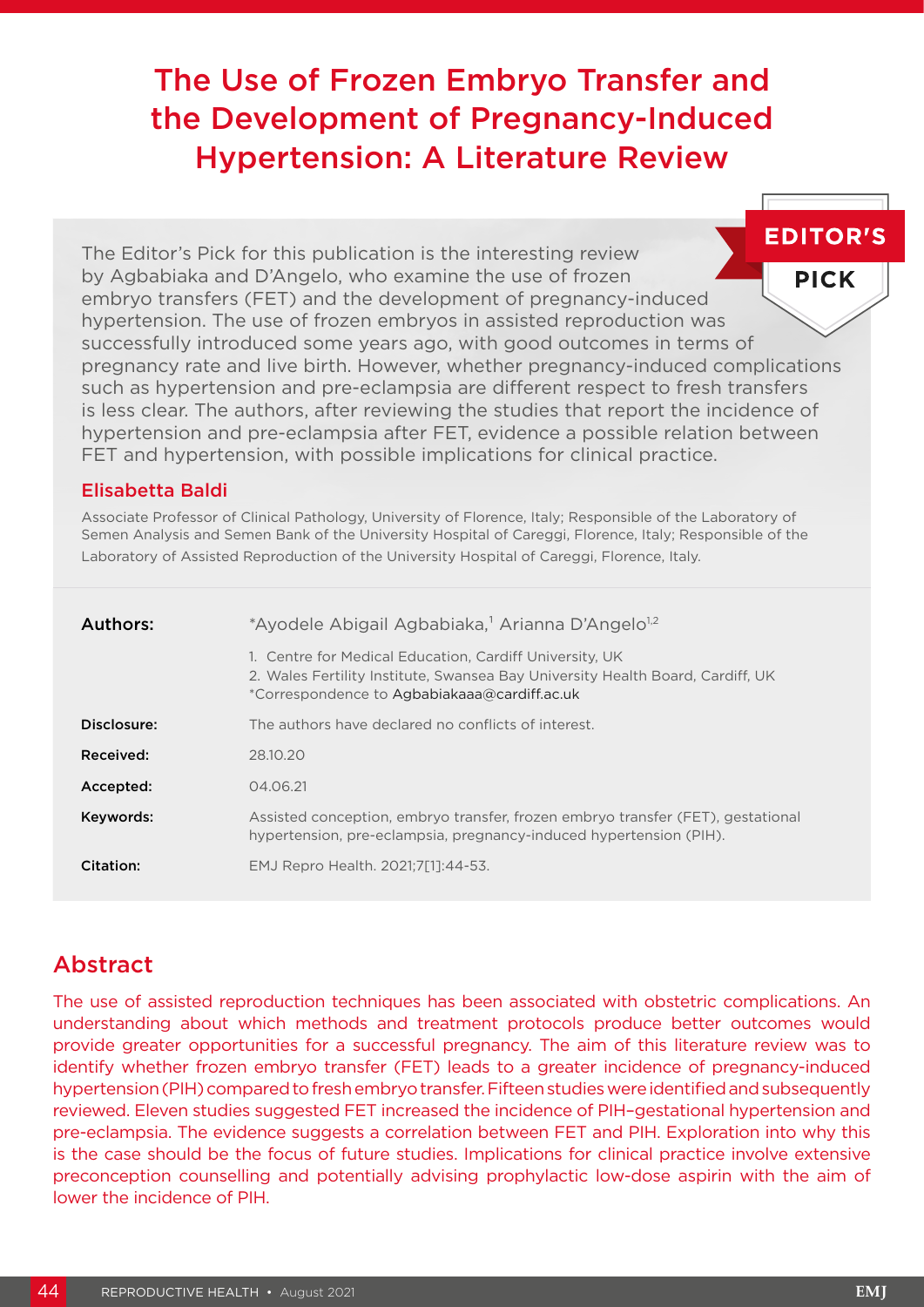## INTRODUCTION

Subfertility affects 1/6-7 couples worldwide.<sup>1</sup> Assisted reproduction techniques such as *in vitro* fertilisation (IVF) and intracytoplasmic sperm injection (ICSI) are treatment options for these couples. Hypertension-related disorders affect 8-10% of pregnancies in the UK.<sup>2</sup> It can cause fatal consequences, such as premature labour and intrauterine growth restriction, and maternal consequences, e.g., liver damage and stroke.<sup>3</sup> Using fresh or frozen embryos are both options for IVF/ICSI under the National Institute for Health and Care Excellence (NICE) guidelines.<sup>1</sup> The Human Fertilisation and Embryology Authority (HFEA)<sup>4</sup> reports approximately onethird of IVF/ICSI cycles result in frozen embryos. It would be beneficial to better understand the effect of frozen embryo transfer (FET) related to obstetric outcomes so that optimal care can be provided. A literature review was performed to assess the current evidence to determine whether FET leads to a greater rate of pregnancy-induced hypertension (PIH), e.g., pre-eclampsia (PE) and gestational hypertension (GH). The objective of this review was to identify whether FET use in IVF/ICSI leads to a greater incidence of PIH, specifically, PE and GH, compared to when fresh embryo transfer (ET) is used.

## METHOD

## **Objective**

To identify whether FET use in IVF/ICSI leads to a greater incidence of PIH, specifically PE and GH, compared to when fresh ET is used.

## Outcomes

The primary outcome was the development of PIH, to include GH and PE.

A Medline search was performed from inception until April 2020. The following search terms were used: "assisted reproductive techniques", "assisted reproductive treatment", "assisted reproductive technology", "*in vitro* fertilisation", "IVF-ET", "embryo transfer", "intracytoplasmic sperm injections", "oocyte donation", and "sperm donation" alongside "pre-eclampsia", "pregnancy induced hypertension", "gestational hypertension", and "eclampsia", alongside

"cryopreservation", "vitrification", "fresh embryo", "frozen embryo", "frozen blastocyst", and "blastocyst vitrification".

Sixty articles were found and screened by reading the title and abstracts. Studies that compared the use of FET and fresh ET and the development of PIH were selected. Inclusion criteria for the selected studies were English-language papers, human studies, randomised controlled trials (RCT), cohort studies, case-control studies, retrospective, and prospective studies. Exclusion criteria were systemic reviews/meta-analysis, letters to the editor, and case reports/abstracts proceedings (grey literature). Nineteen articles were included in the final analysis. The screening process is summarised in Figure 1.

#### RESULTS

Following the search, 19 articles were retrieved in full, and four were excluded because they did not have the appropriate data or analysis comparing FET and fresh ET (Figure 1). Fifteen articles fulfilled the inclusion criteria. Tables 1 and 2 outline the study type, main results, and comments about the included articles. Table 1 includes articles relating to PE and GH as separate outcomes.

Table 2 includes articles relating to PIH and hypertensive disorders in pregnancy as a single outcome. PIH includes GH, PE, and eclampsia. Hypertensive disorders in pregnancy refer to conditions associated with PIH, as well as pre-existing hypertension complicating pregnancy.

Of the 15 articles reviewed, summarised in Tables 1 and 2, a majority (11/15) of papers found that FET confers a higher risk of developing PIH.<sup>6-9,13-19</sup> Chen et al.<sup>7</sup> and Wei et al.<sup>13</sup> found an increased incidence of PE but not GH in the FET group. After adjusting for maternal age, BMI, parity, multiple gestations, and smoking, excluding donor oocytes, the results were consistent (Tables 1 and 2). Imudia et al.<sup>5</sup> found that fresh ET conferred a higher risk of PE compared to FET.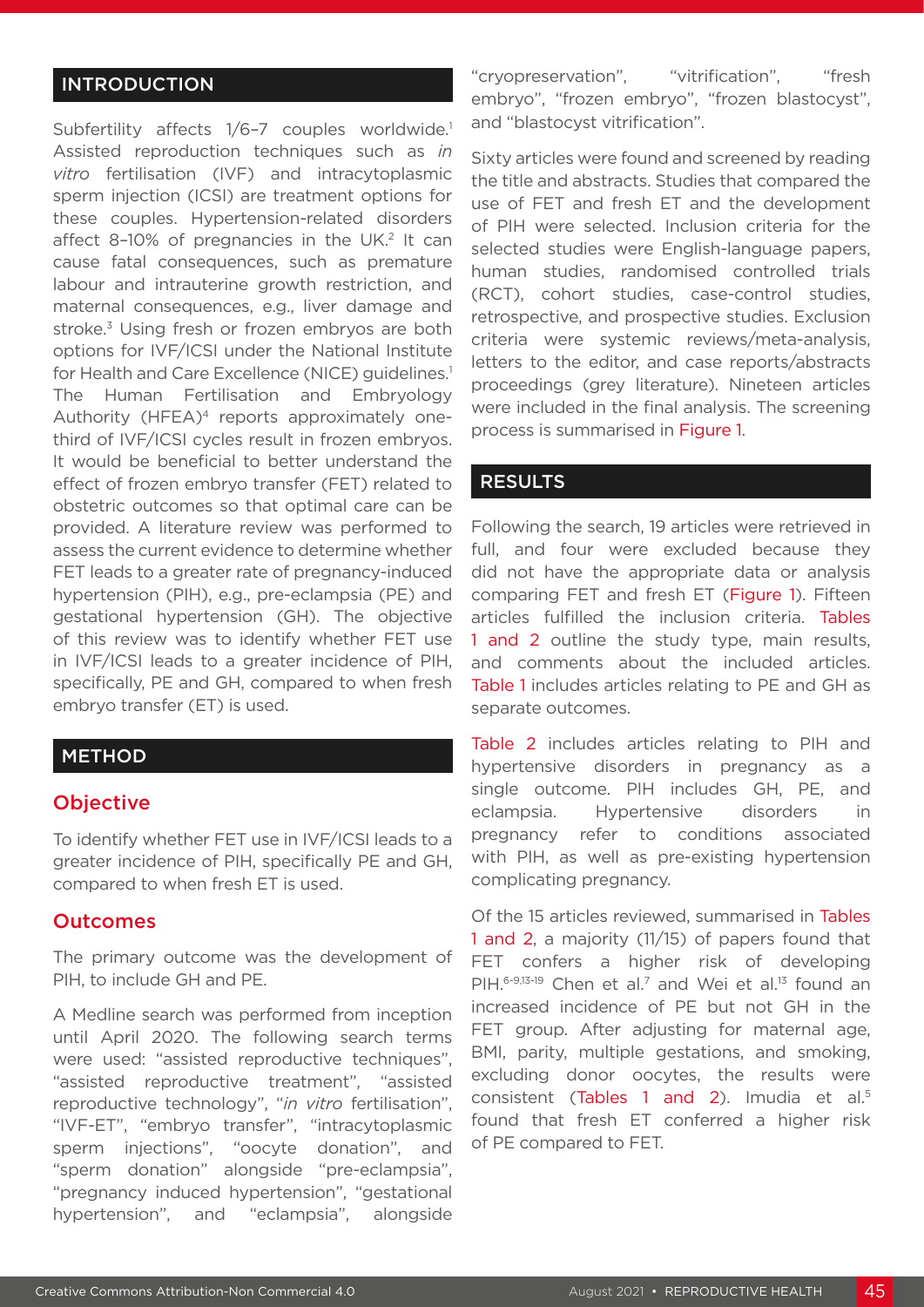

Figure 1: Screening process of articles after keyword search.

Table 1: Study characteristics and incidence of pre-eclampsia and gestational hypertension.

| Publication                | Study design                                   | Population<br>(fresh versus<br>frozen) | <b>HRT</b> or natural<br>cycle | Outcome<br>measure | <b>Results</b><br>(95% CI)                          | <b>Comments</b>                                                                                                                                                       |
|----------------------------|------------------------------------------------|----------------------------------------|--------------------------------|--------------------|-----------------------------------------------------|-----------------------------------------------------------------------------------------------------------------------------------------------------------------------|
| Imudia et al. <sup>5</sup> | Retrospective<br>single-centre<br>cohort study | 32 versus 20                           | <b>HRT</b>                     | PE                 | 22% (fresh)<br>versus 0%<br>(frozen);<br>$p = 0.04$ | Only singleton<br>pregnancies<br>and patients<br>with high peak<br>oestrogens.<br>Adjusted for BMI,<br>antral follicle<br>count, and peak<br>serum oestrogen<br>level |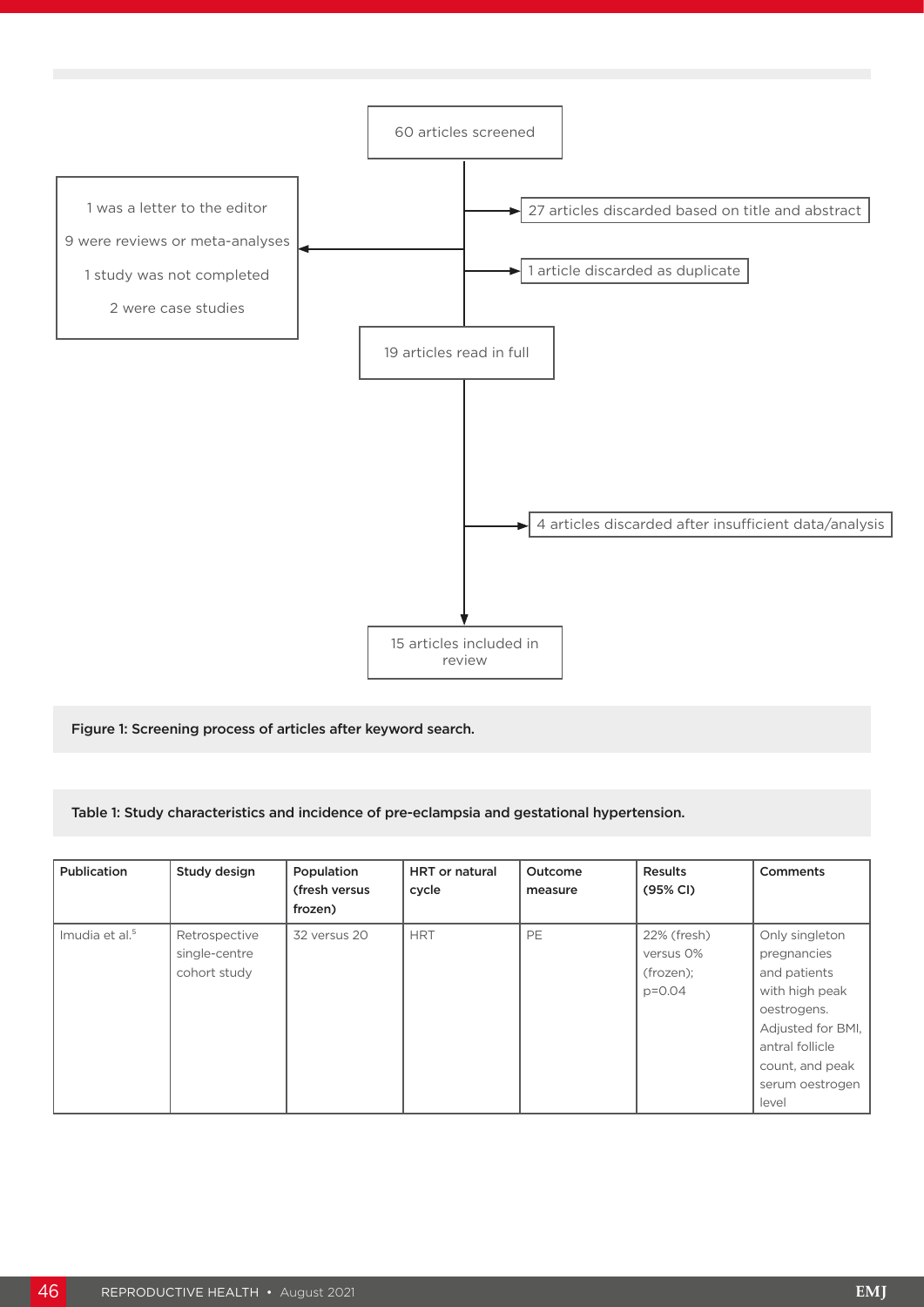#### Table 1 continued.

| Publication                | Study design                                   | Population<br>(fresh versus<br>frozen) | <b>HRT</b> or natural<br>cycle | Outcome<br>measure | Results<br>(95% CI)                                                           | Comments                                                                                                                                                                                                                                                                                                            |
|----------------------------|------------------------------------------------|----------------------------------------|--------------------------------|--------------------|-------------------------------------------------------------------------------|---------------------------------------------------------------------------------------------------------------------------------------------------------------------------------------------------------------------------------------------------------------------------------------------------------------------|
| Barsky et al. <sup>6</sup> | Retrospective<br>single-centre<br>cohort study | 289 versus 109                         | <b>HRT</b>                     | PE                 | aOR: 3.1<br>$(1.2 - 8.4);$<br>p=0.023                                         | Adjusted for<br>maternal age,<br>newborn sex,<br>diabetes status,<br>and parity.<br>Singleton<br>pregnancies<br>and autologous<br>oocytes only                                                                                                                                                                      |
| Chen et al. <sup>7</sup>   | Multicentre RCT                                | 762 versus 746                         | <b>HRT</b>                     | GH                 | Rate ratio: 1.97<br>$(0.68 - 5.71);$<br>$p = 0.20$                            | Exclusively<br>patients with<br>PCOS.                                                                                                                                                                                                                                                                               |
|                            |                                                |                                        |                                | PE                 | Rate ratio: 3.12<br>$(1.26 - 7.73);$<br>p=0.009                               | Adjusted for<br>study site<br>and baseline<br>characteristics,<br>e.g., maternal<br>age, BMI                                                                                                                                                                                                                        |
| Jing et al. <sup>8</sup>   | Retrospective<br>single-centre<br>cohort study | 129 versus 188                         | Not specified                  | GH                 | aOR: 4.85<br>$(1.34 - 17.46)$                                                 | Adjusted for<br>maternal age,<br>BMI, parity, twins,<br>neonatal sex,<br>and number<br>of embryos<br>transferred.<br>FET versus<br>fresh ET not the<br>only variable<br>being studied;<br>also comparing<br>stage of embryo<br>biopsy.<br>FET with<br>blastocyst<br>biopsy, and fresh<br>ET with cleavage<br>biopsy |
| Sites et al. <sup>9</sup>  | Retrospective<br>multicentre<br>cohort study   | 13,976 versus<br>1,961                 | Not specified                  | PE                 | Singleton and<br>autologous eggs<br>aOR: 2.17<br>$(1.67 - 2.82);$<br>p<0.0001 | Adjusted for BMI<br>(missing >50%<br>of the data),<br>maternal age,<br>maternal race,<br>diabetes, parity,<br>HTN, infant sex,<br>and birth year.<br>Unadjusted<br>p values<br>with results<br>concerning GH,<br>twins, and donor<br>oocytes                                                                        |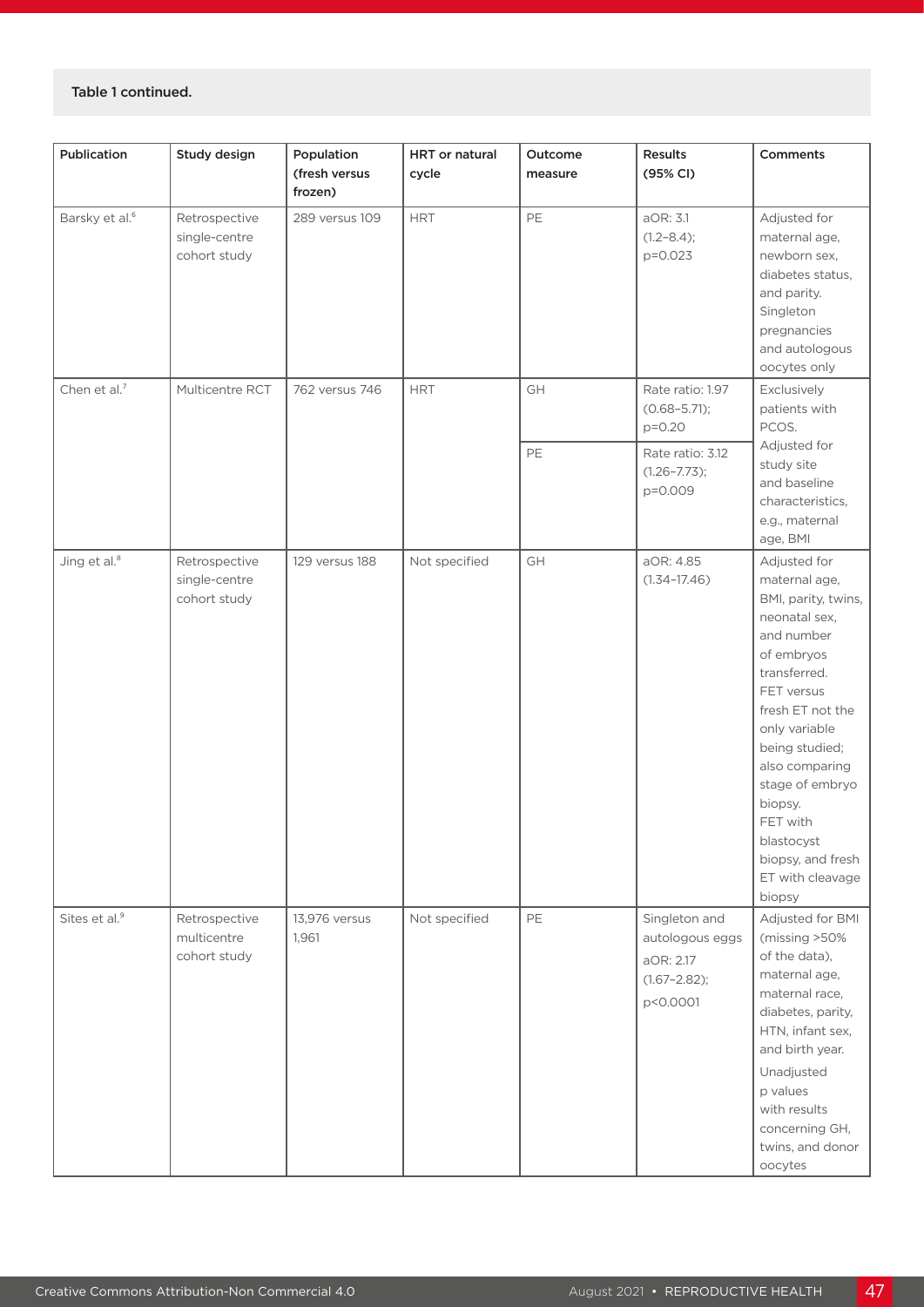#### Table 1 continued.

| Publication                   | Study design                                   | Population<br>(fresh versus<br>frozen) | HRT or natural<br>cycle | Outcome<br>measure | Results<br>(95% CI)                                           | <b>Comments</b>                                                            |
|-------------------------------|------------------------------------------------|----------------------------------------|-------------------------|--------------------|---------------------------------------------------------------|----------------------------------------------------------------------------|
| Xiong et al. <sup>10</sup>    | Single-centre<br>retrospective<br>cohort study | 446 versus 212                         | <b>Both</b>             | GH                 | OR: 0.44<br>$(0.13 - 1.34)$ ;<br>aOR: 0.49<br>$(0.15 - 1.51)$ | Adjusted<br>for maternal<br>age, BMI, and<br>infertility years             |
|                               |                                                |                                        |                         | PE                 | OR: 0.93<br>$(0.42 - 1.96);$<br>aOR: 0.98<br>$(0.44 - 2.12)$  |                                                                            |
| Blazquez et al. <sup>11</sup> | Retrospective<br>single-centre<br>cohort study | 353 versus 80                          | <b>HRT</b>              | GH                 | aOR: 1.45<br>$(0.75 - 2.81);$<br>$p=0.27$                     | Only donated<br>oocytes.<br>Adjusted for                                   |
|                               |                                                |                                        |                         | Preterm PE         | aOR: 1.95<br>$(0.72 - 5.26);$<br>$p = 0.18$                   | maternal age,<br>BMI, primigravity,<br>and multiple<br>pregnancy           |
|                               |                                                |                                        |                         | Term PE            | aOR: 0.30<br>$(0.04 - 2.35);$<br>$p = 0.25$                   |                                                                            |
| Lei et al. $12$               | Retrospective<br>single-centre<br>cohort study | 1,583 versus 673                       | Not specified           | GH                 | 10.2% (fresh)<br>versus 10.0%<br>(frozen)                     | Autologous eggs.<br>No aOR provided<br>for fresh ET                        |
|                               |                                                |                                        |                         | Mild PE            | 3.3% (fresh)<br>versus 3.0%<br>(frozen)                       | versus FET.<br>No p value<br>provided for<br>fresh ET versus<br><b>FET</b> |
|                               |                                                |                                        |                         | Severe PE          | 1.3% (fresh)<br>versus 1.3%<br>(frozen)                       |                                                                            |
| Wei et al. <sup>13</sup>      | Multicentre RCT                                | 401 versus 512                         | <b>Both</b>             | GH                 | RR: 1.27<br>$(0.53 - 3.04);$<br>p=0.59                        | Extensive<br>exclusion criteria.<br>Singleton<br>pregnancies only          |
|                               |                                                |                                        |                         | PE                 | RR: 3.13<br>$(1.06 - 9.30);$<br>p=0.029                       |                                                                            |

aOR: adjusted odds ratio; ART: assisted reproduction technique; CI: confidence interval; ET: embryo transfer; FET: frozen embryo transfer; GH: gestational hypertension: HTN: hypertension; HRT: hormone replacement therapy; OR: odds ratio; PCOS: polycystic ovarian syndrome; PE: pre-eclampsia; RCT: randomised controlled trial; RR: relative risk.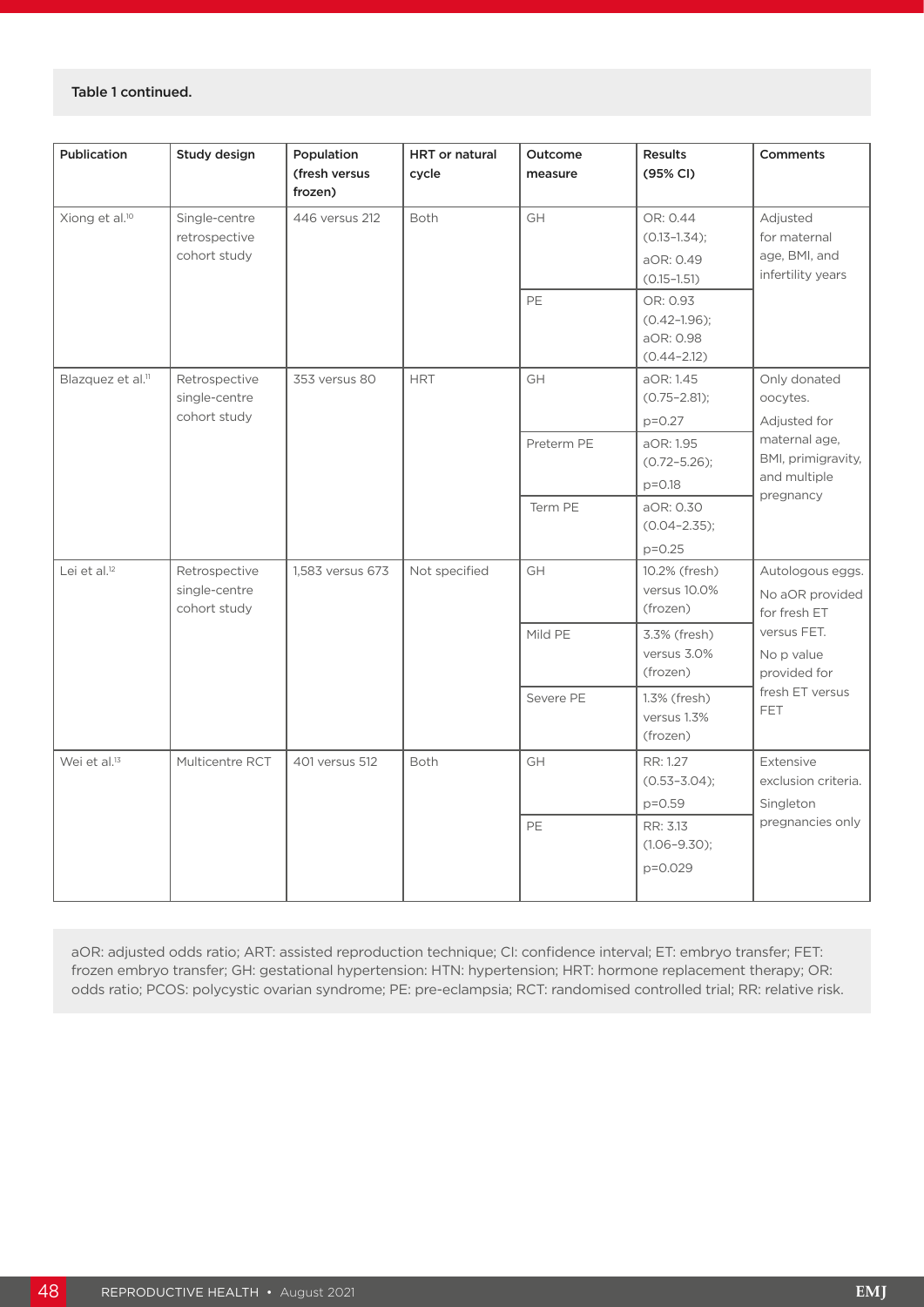Table 2: Study characteristics and incidence of pregnancy-induced hypertension and hypertensive disorders in pregnancy.

| Publication                              | Study design                                   | Population<br>(fresh versus | <b>HRT</b> or natural<br>cycle | Outcome<br>measure                        | Results<br>(95% CI)                                             | <b>Comments</b>                                                                                                                                                                                                                                                                                                                               |
|------------------------------------------|------------------------------------------------|-----------------------------|--------------------------------|-------------------------------------------|-----------------------------------------------------------------|-----------------------------------------------------------------------------------------------------------------------------------------------------------------------------------------------------------------------------------------------------------------------------------------------------------------------------------------------|
|                                          |                                                | frozen)                     |                                |                                           |                                                                 |                                                                                                                                                                                                                                                                                                                                               |
| Ishihara et al. <sup>14</sup>            | Retrospective<br>nationwide<br>cohort study    | 18,478 versus<br>34,545     | Not specified                  | PIH                                       | aOR: 1.58<br>$(1.35 - 1.86);$<br>p<0.001                        | Only autologous<br>oocytes and<br>singleton<br>pregnancies.<br>Adjusted for<br>maternal age and<br>sex of infant                                                                                                                                                                                                                              |
| Opdahl et al. <sup>15</sup>              | Retrospective<br>multi-country<br>cohort study | 49,560 versus<br>7,493      | Not specified                  | Hypertensive<br>disorders in<br>pregnancy | Singleton<br>aOR: 1.24<br>$(1.11 - 1.37)$<br>Twins<br>aOR: 1.72 | Adjusted for<br>parity, maternal<br>age, birth year,<br>country, and<br>offspring sex.                                                                                                                                                                                                                                                        |
|                                          |                                                |                             |                                |                                           | $(1.45 - 2.04)$<br>Same mother                                  | Able to compare<br>FET versus<br>fresh ET in same                                                                                                                                                                                                                                                                                             |
|                                          |                                                |                             |                                |                                           | OR: 1.60<br>$(1.12 - 2.28);$                                    | mother                                                                                                                                                                                                                                                                                                                                        |
|                                          |                                                |                             |                                |                                           | aOR: 2.63<br>$(1.73 - 3.99)$                                    |                                                                                                                                                                                                                                                                                                                                               |
| Belva et al. <sup>16</sup>               | Retrospective<br>single-centre<br>cohort study | 1,517 versus 912            | Natural cycle<br>(majority)    | PIH                                       | 7.2% (fresh)<br>versus 13.4%<br>(frozen);<br>p=0.0001           | Adjusted<br>for number<br>of embryos<br>transferred,<br>embryo stage at<br>transfer/day of<br>transfer, maternal<br>age (significantly<br>higher in vitrified<br>group), BMI,<br>parity, and<br>smoking                                                                                                                                       |
| Ginström Ernstad<br>et al. <sup>17</sup> | Retrospective<br>multicentre study             | 24,365 versus<br>9,726      | Both                           | PIH                                       | OR: 1.33 (1.21-<br>$1.47$ ;<br>aOR: 1.51 (1.35-<br>1.68)        | Adjusted for<br>maternal age,<br>BMI, parity,<br>year of birth,<br>smoking, chronic<br>HTN, infant<br>sex, maternal<br>education, cause<br>of infertility,<br>years of infertility,<br>freezing method,<br>culture duration,<br>ART method,<br>and number of<br>gestational sacs.<br>Singleton<br>pregnancies.<br>Autologous<br>oocytes only. |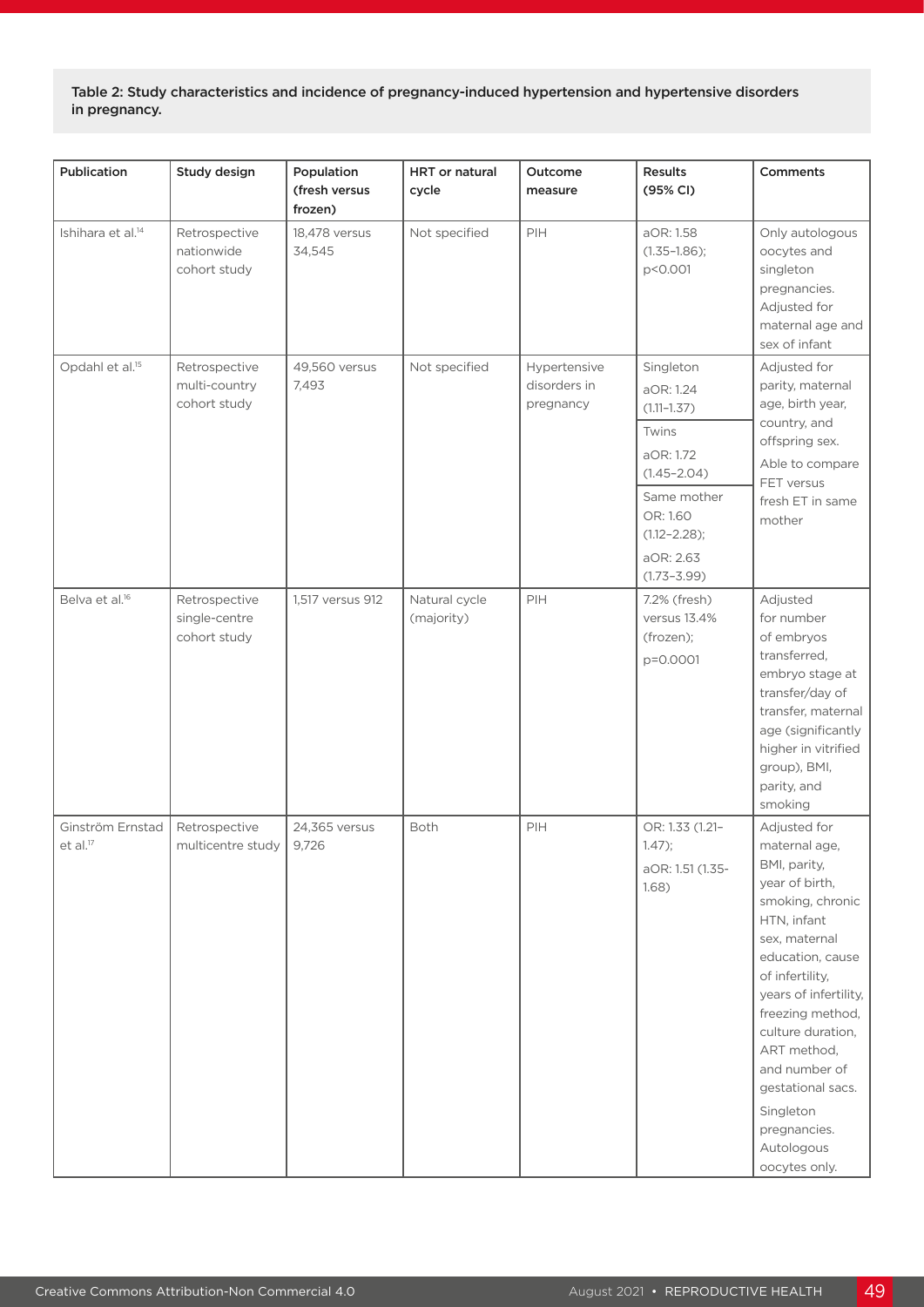#### Table 2 continued.

| Publication                              | Study design                                 | Population<br>(fresh versus<br>frozen) | HRT or natural<br>cycle | Outcome<br>measure | Results<br>(95% CI)                                                                              | <b>Comments</b>                                                                                                                                                                                                                           |
|------------------------------------------|----------------------------------------------|----------------------------------------|-------------------------|--------------------|--------------------------------------------------------------------------------------------------|-------------------------------------------------------------------------------------------------------------------------------------------------------------------------------------------------------------------------------------------|
| Ginström Ernstad<br>et al. <sup>18</sup> | Retrospective<br>cohort<br>multicentre study | 4,459 versus<br>3,659                  | Not specified           | PIH                | OR: 1.39 (1.16-<br>$1.67$ ;<br>aOR: 1.47<br>$(1.19 - 1.81)$                                      | Adjusted for<br>country, year of<br>birth, maternal<br>age, BMI, parity,<br>smoking, number<br>of gestational<br>sacs, parental<br>education, ART<br>method, and<br>child sex.<br>Singleton<br>pregnancies.<br>Autologous<br>oocytes only |
| Luke et al. <sup>19</sup>                | Retrospective<br>multicentre<br>cohort study | 62,192 versus<br>21,390                | Not specified           | PIH                | Autologous<br>oocytes<br>aOR: 1.30 (1.20-<br>1.40)<br>Donor oocytes<br>aOR: 1.70 (1.47-<br>1.96) | Adjusted for BMI,<br>maternal age,<br>race/ethnicity,<br>parity, education,<br>country, state,<br>year of birth,<br>infant sex,<br>and cause of<br>infertility.<br>Singleton<br>pregnancies only                                          |

aOR: adjusted odds ratio; ART: assisted reproduction technique; CI: confidence interval; ET: embryo transfer; FET: frozen embryo transfer; HTN: hypertension; HRT: hormone replacement therapy; OR: odds ratio; PIH: pregnancyinduced hypertension; RR: relative risk.

## **DISCUSSION**

The results suggest that FET increases the incidence of PIH. A variety of studies display this correlation, including RCTs. Each study focussd on different elements and populations giving validation to this claim. The main limitations of these results are the quality of the evidence presented.

## Risk Factors of Pre-eclampsia

When looking at the evidence presented, the impact of confounders on the results must be considered, such as risk factors

for PE, which include older age, multiple gestation, BMI, past medical history (PMH) of PE, diabetes, family history of PE, and parity.<sup>20,21</sup>

Most of the studies had information on risk factors and adjusted their results accordingly (Tables 1 and 2), finding consistent results. However, most of the studies did not adjust for PMH,<sup>5-12,14-19</sup> which is a significant risk factor for PIH. Bartsch et al., $20$  who conducted a meta-analysis of over 90 studies, found that PMH of PE increased the risk of developing PE in subsequent pregnancies by eight times. The same study found that pre-gestational diabetes almost quadrupled the risk of developing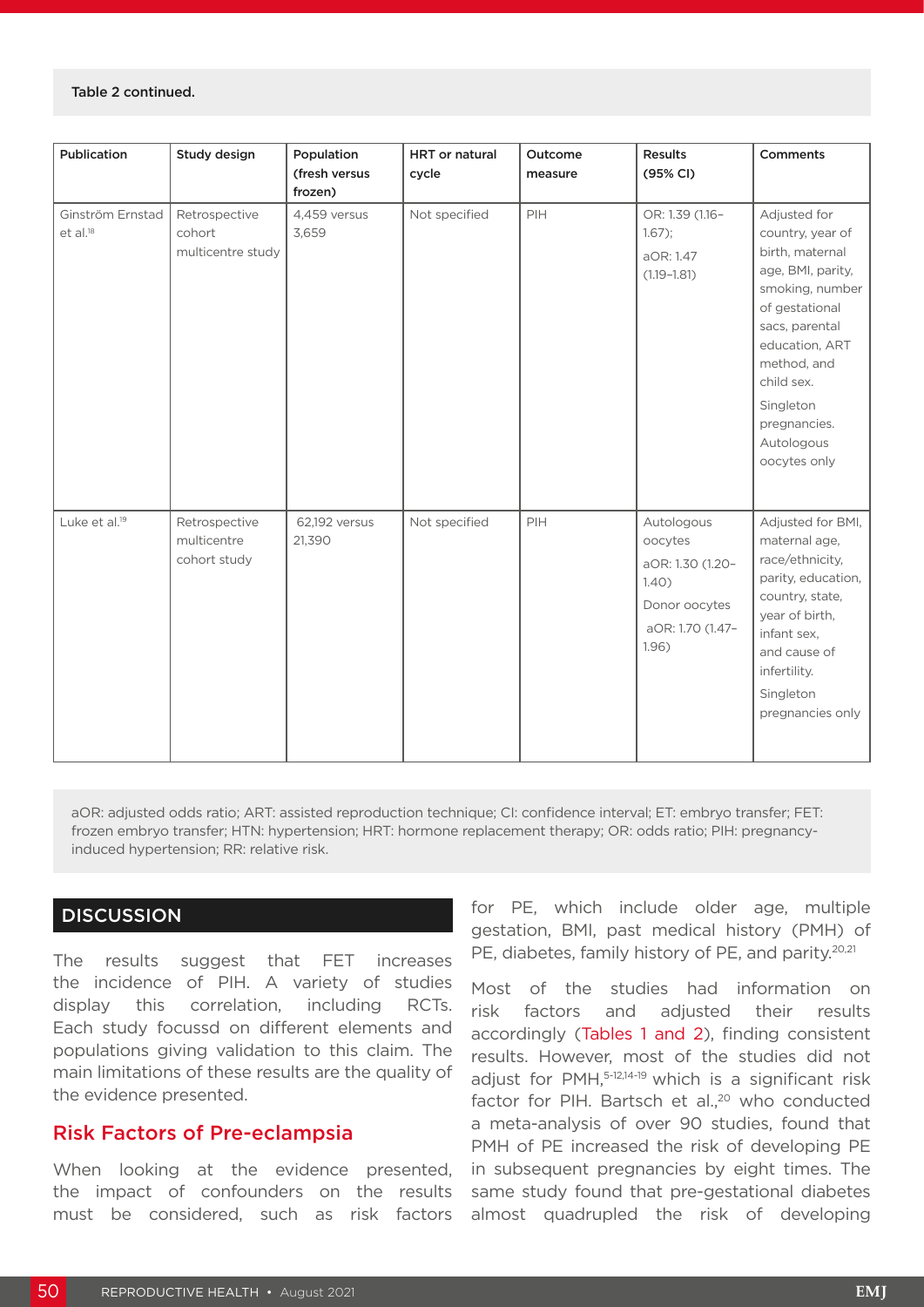PE.<sup>20</sup> Nonetheless, the studies that adjusted for or excluded pre-gestational diabetes still found that FET increased the risk of developing PIH.<sup>6,9,19</sup>

IVF/ICSI is a complex process with many variables that may factor into the development of PIH. This information was not always accounted for.6,9,10,14,15,17-19 Embryo biopsy for pre-implantation genetic testing and donor oocytes have been associated with significantly increased risk of PIH.22-24 However, studies excluding donor oocytes still had an increased risk of PIH during FET.6,9,14,17-19

## Natural versus Hormone Replacement Therapy Cycle in Frozen Embryo Transfer

A potential factor in developing PIH during FET is the type of endometrial preparation used for the FET cycle: natural versus hormone replacement therapy (HRT). Of the 15 articles reviewed, eight commented on the method used for endometrial preparation (Tables 1 and 2). This is a confounding factor that most studies have not adjusted for (Tables 1 and 2). A specific analysis comparing HRT versus natural cycles in FET found that HRT cycles lead to an increased risk of PIH compared to natural cycles, adjusted odds ratio 1.78,<sup>17</sup> suggesting a role for HRT in the development of PIH.

The mechanism by which HRT cycles, commonly used in FET, increase the risk of PIH is still debated. A suggested mechanism is the absence of the corpus luteum (CL), a feature of HRT cycles; subsequently, the absence of hormones produced by the CL could adversely affect the maternal cardiovascular system.25,26 von Versen-Höynck et al.26 found that HRT with no CL had a significantly higher incidence of PE compared to natural FET with one CL.

## Study Type

The study type will contribute to the quality of the evidence. The majority of the papers were retrospective cohort studies (Tables 1 and 2). One of the major limitations is that information on confounding factors may not be available. Another disadvantage is that any missing information deemed important would be difficult to find and follow up. However, retrospective cohort studies have the advantage of low risk of response bias because individuals did not

know what the data would be used for, and large sample sizes, which allow studies to be more representative of the general population.

The highest-quality evidence comes from RCTs. RCTs reduce the risk of selection bias because participants are randomly assigned to each group. Unfortunately, these trials were not double-blinded, and in this circumstance, may not be ethically possible. RCTs are able to control a variety of potential confounders. Both of the RCTs found an increased risk of PE when FET was used, but GH incidence was not affected.<sup>7,13</sup>

Multicentre studies have the added benefit of reduced selection bias because of the wider range of participants available, and allow conclusions to be made with regard to a larger patient base (Tables 1 and 2). However, there is a risk of performance bias because the patients are more likely to have differences in their prenatal/ antenatal care and treatment. Some of the studies had a wide date period of 10+ years.15,17-19 This leads to an extensive sample size, reducing selection bias; however, it can expose the study to unknown confounders because medical practices and lifestyle can change during that time period.

A Nordic study<sup>15</sup> found in the same mother the chance of developing PIH was increased by 2.5 times when using FET compared to fresh  $ET<sup>15</sup>$  This is strong evidence because many maternal confounding factors can be removed with this model, suggesting the correlation between FET and PIH is not solely due to maternal factors. However, the sample size for this analysis was small.

All four of these papers that did not see a correlation between PIH and FET are singlecentre studies.5,10-12 The advantage is that there is a reduced risk of confounders associated with variation of prenatal/antenatal care and guidelines affecting the results. However, they are more likely to have smaller sample sizes.<sup>5,11</sup> The four studies had an increased risk for Type 2 error, where a difference in treatment outcome is not seen but there is one present, because of a significantly smaller sample size in the FET versus fresh ET group. Blazquez et al.<sup>11</sup> had a wide confidence interval, which makes it difficult to interpret where the true odds lie. The evidence provided by Lei et al. $12$  is limited because of a lack of statistical data, i.e., the p value.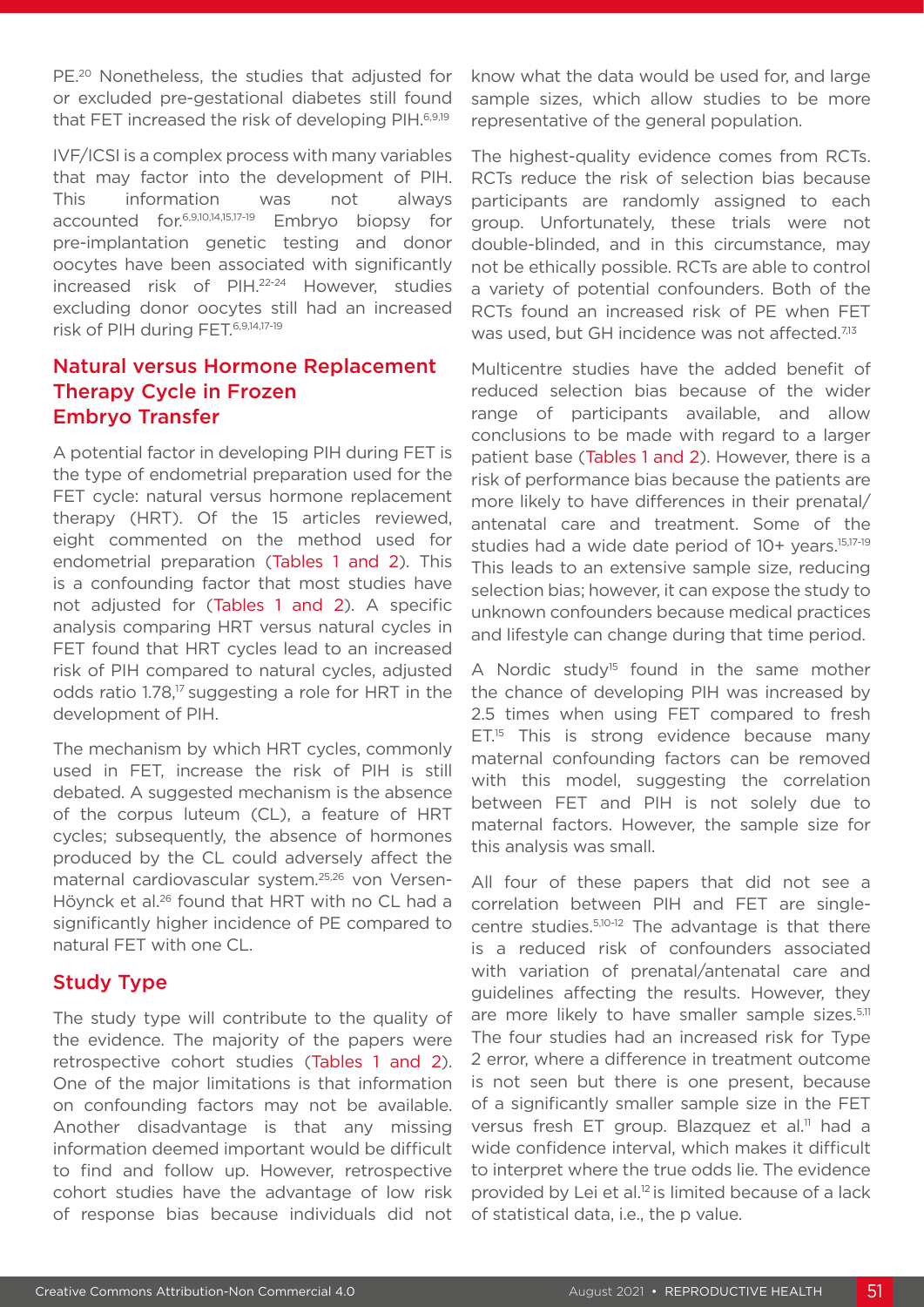## Previous Studies

Previous reviews and meta-analyses have also found an increase of PIH in patients with FET.<sup>27-29</sup> Maheshwari et al.<sup>27</sup> included five studies in their meta-analysis and found FET led to a 29% increased risk of PIH (relative risk [RR]: 1.29). Similarly, Sha et al. $28$  reviewed seven studies and found a 44% increased risk of developing PIH when using FET (RR: 1.44) in relation to PIH development. However, these reviews also showed a lower risk of other obstetric complications, e.g., preterm delivery, placenta praevia, and placental abruption.27,28 This suggests there is a role for FET and that special considerations should be taken when comparing the options.

## Clinical Implications

Clinically, these data suggest a possible use of preventative treatment, e.g., low-dose aspirin during FET in high-risk individuals. The efficacy of aspirin in preventing PE has been replicated in >70 trials and reduces the risk of developing PE by 18% (RR: 0.82).<sup>30</sup>

NICE<sup>31</sup> recommend that patients with risk factors take aspirin daily from the  $12<sup>th</sup>$  week of gestation. Based on the evidence presented, there may be a role for including FET as a risk factor. Compared with other risk factors, such as PMH or family history of PE, the chance of developing PE with FET may not be increased as

dramatically. However, in the setting of assisted reproduction techniques, where there are often limited chances, it seems worth investigating a role for prophylaxis. Clinicians should consider their use of FET when weighing up the risk of PIH and monitor patients more closely.

## **CONCLUSION**

This literature review comparing the effect of FET and fresh ET on development of PIH shows there is an association between FET and PIH. There was a large number of articles<sup>15</sup> reviewed, including two RCTs, compared with previous reviews, which included only 2–7 articles and were limited to only observational studies.<sup>27-29</sup> This review could highlight a role for use of preventative treatment during FET in high-risk individuals. It also suggests the importance of providing appropriate counselling during the FET cycle and potential referral for antenatal counselling when other risk factors are associated. This is the first review to discuss the potential use of aspirin in FET. Though there is a correlation established, future studies exploring the reasons for FET conferring a greater risk are needed. This could be due to embryo quality following the cryopreservation and thawing procedures or different intrauterine environment, e.g., absence of the CL,<sup>17,25</sup> or ultimately, to the hormonal treatment and protocols associated with FET.<sup>15</sup>

#### References

- 1. National Institute for Health and Care Excellence. Fertility Problems: Assessment and Management. 2017. Available at: https://www.nice.org.uk/ guidance/cg156/ifp/chapter/Fertilityproblems. Last accessed: 28 April 2021.
- 2. National Institute for Health and Care Excellence. Hypertension in Pregnancy. 2019. Available from: https://cks.nice.org.uk/hypertensionin-pregnancy#!backgroundSub:1. Last accessed: 28 April 2021.
- 3. British Medical Journal B. Preeclampsia. 2020. Available at: https:// bestpractice.bmj.com/topics/engb/326. Last accessed: 28 April 2021.
- 4. Human Fertilisation and Embryology Authority. Embryo Freezing. 2019. Available from: https://www.hfea.gov. uk/treatments/fertility-preservation/

embryo-freezing/. Last accessed: 28 April 2021

- 5. Imudia AN et al. Elective cryopreservation of all embryos with subsequent cryothaw embryo transfer in patients at risk for ovarian hyperstimulation syndrome reduces the risk of adverse obstetric outcomes: a preliminary study. Fertil Steril. 2013;99(1):168-73.
- 6. Barsky M et al. Are perinatal outcomes affected by blastocyst vitrification and warming? Am J Obstet Gynecol. 2016;215(5):603.e1-5.
- 7. Chen ZJ et al. Fresh versus frozen embryos for infertility in the polycystic ovary syndrome. N Engl J Med. 2016;375(6):523-33.
- 8. Jing S et al. Obstetric and neonatal outcomes in blastocyst-stage biopsy

with frozen embryo transfer and cleavage-stage biopsy with fresh embryo transfer after preimplantation genetic diagnosis/screening. Fertil Steril. 2016;106(1):105-12.e4.

- 9. Sites CK et al. Embryo cryopreservation and preeclampsia risk. Fertil Steril. 2017;108(5):784-90.
- 10. Xiong F et al. Correlation of hypertensive disorders in pregnancy with procedures of *in vitro*  fertilization and pregnancy outcomes. Experimental Ther. 2017;14(6):5405-  $1<sup>0</sup>$
- 11. Blazquez A et al. Risk of preeclampsia after fresh or frozen embryo transfer in patients undergoing oocyte donation. Eur J Obstet Gynecol Reprod Biol. 2018;227:27-31.